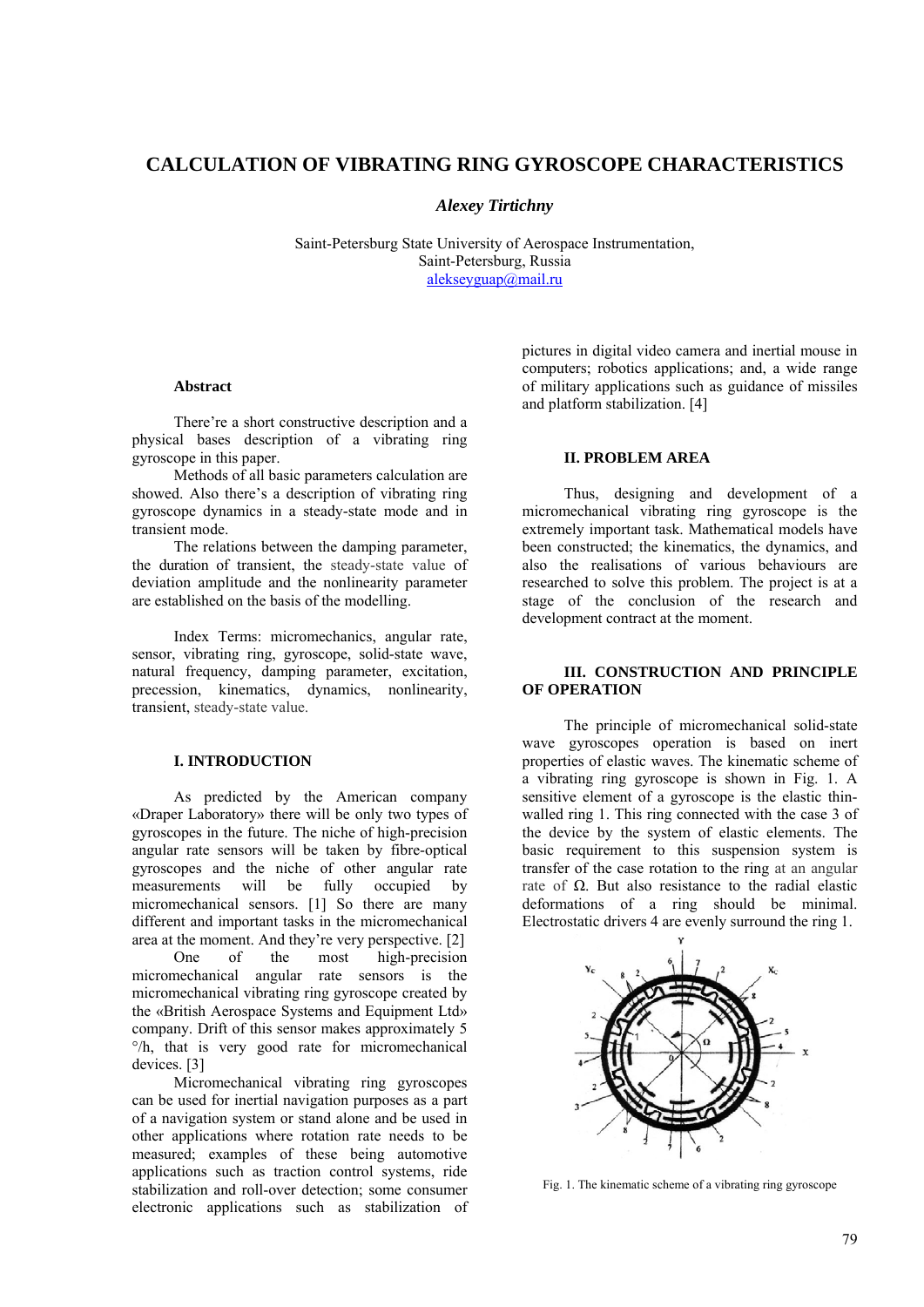

Fig. 2. SEM view of micromechanical vibrating ring gyroscope



Fig. 3. Vibrations of a wave micromechanical gyroscope when there is no rotation of sensor (left) and when sensor is rotating (right)

SEM view of micromechanical vibrating ring gyroscope is shown in Fig. 2. The ring is 1mm in diameter, 3 μm wide and 35 μm tall. [5]

For an example, external and internal capacitor plates of drivers rigidly connected with the case of the device, and they are located in four zones that coincide with axes of case X and Y in Fig. 1. Existing schemes of excitation systems can differ both in the number of driver zones and in the presence either only external, or only internal driver capacitor plates. And the mobile element of driver is the ring. If some high-frequency voltage will be applied to the electrodes 4 then periodic radial forces will appear. That leads to high-frequency elastic fluctuations of the ring. For micromechanical gyroscopes the basic form of fluctuations is fluctuations with form factor (mode)  $k = 2$ . The ring form is close to the elliptic form when the condition is deformed. The form of fluctuations when there's no rotation of the device case  $(Ω=0)$  is shown on the left side of the Fig. 3. The radial movings of a ring are close to zero on the points 1, 2, 3 and 4. This points located on the axes that is turned through the angle  $\varphi = \pi/4$ . If to assume that there is no radial damping forces then the form of the fluctuations that is shown on the left side of the Fig. 3 will exist infinitely long. It will be a standing wave and deviation w from a round shape on the point that is turned through the angle φ will be equal to

$$
w = w_0 \cos v_c t \cos 2\varphi, \qquad (1)
$$

 $w_0$  – maximal deviation,  $v_c$  – natural frequency and excitation frequency,  $t - time$ .

The vibrations of the ring can be described by this partial differential equation

$$
\begin{aligned} \n\tilde{w}'' - \tilde{w} + 4\Omega \tilde{w}' + \xi_1 (\tilde{w}^{VI} + 2\tilde{w}^{IV} + \tilde{w}') \\ \n+ \chi^2 (\tilde{w}^{VI} + 2\tilde{w}^{IV} + \tilde{w}') &= f(t, \varphi), \n\end{aligned} \tag{2}
$$

,  $w = \frac{dw}{dx}$ ,  $f(t, \varphi) - \varphi$  second derivative of radial forces that is reduced to the dimension of linear acceleration. [6]

Parameters  $\chi^2$  and  $\xi_1$  define elastic forces and damping forces. These parameters are equal to

$$
\zeta^2 = \frac{EI}{\rho SR^4}, \xi_1 = \frac{\xi I}{\rho SR^4},
$$
 (3)

E – coefficient of the ring material elasticity,  $\rho$  – density of the ring material,  $R -$  radius of the ring centerline,  $\xi$  – coefficient of the viscous forces, J – ring moment of inertia. If the ring cross-section is rectangular then

$$
I = \frac{\hbar k^2}{12} \, \, \mathcal{X}^2 = \frac{\hbar k^2}{12\rho R^4} \, \, \mathcal{E}_1 = \frac{\xi \hbar^2}{12\rho R^4} \, \, (4)
$$

 $L$  – width of the ring cross-section, h – thickness of the ring cross-section.

#### **IV. CALCULATION OF NATURAL FREQUENCY AND DAMPING PARAMETER**

A measured angular speed  $\Omega$  is a coefficient in the equation (2). Therefore the solution of the equation w(t, φ) will depend on an angular speed  $\Omega$  if there will be a continuous external excitation  $f(t, \varphi)$ , or if there will be any own fluctuations of the ring caused by initial conditions.

First of all let's consider the natural vibrations of the ring if there's no any case rotation and there's no external excitation.

If  $\Omega(t)=0$ ,  $f(t, \varphi)=0$ ,  $\xi_1=0$  then we'll get from (2)

 $\ddot{w}$ " –  $\ddot{w} + \chi^2 (w^{VI} + 2w^{IV} + w^{\prime\prime}) = 0$  (5) Let's take that initial conditions are t=0,  $\varphi$ =0,  $w(0,0)=w_0$ ,  $\dot{w}(0,0)=0$  and partial solution is

$$
w(t, \varphi) = w_0 \cos 2\varphi \cos v_c t. \qquad (6)
$$

Partial derivatives are equal to

,  $\frac{W}{W}$ 

$$
w_{vr}^{IV} = 16w_0 \cos 2\varphi \cos v_c t,
$$

$$
w^{VI} = 64w_0 \cos 2\varphi \cos \nu_c t.
$$

If we substitute them into the equation (6) then we can calculate the natural frequency of the ring:

$$
\nu_c = \frac{6}{\sqrt{5}} \chi = \frac{6}{\sqrt{5}} \frac{h}{R^2} \sqrt{\frac{E}{12\beta}} \text{ [s-1]}.
$$
 (7)

As an example, if  $h=2.10^{-5}$  m,  $R=2.10^{-3}$  m, E=1.87·10<sup>11</sup> N/m<sup>2</sup> (silicon [111]) [7],  $\rho$ =2.3·10<sup>3</sup> kg/m<sup>3</sup> then from formula (7) we will get  $v_c$ =17.4 kHz.

Next let's consider process of the ring vibration damping. If the case of a gyroscope is deeply vacuumized then damping is basically defined by the energy losses in a body of a ring and in the suspension elements. For this case  $(\Omega(t)=0, f(t,\varphi)=0)$ the equation (2) takes on form:

$$
w'' - w + \xi_1(w^{VI} + 2w^{IV} + w'') + \chi^2(w^{VI} + 2w^{IV} + w'') = 0
$$
 (8)  
Let's find partial solution as  

$$
w = w_0 e^{-\beta t} \cos v_1 t \cos 2\varphi
$$
 (9)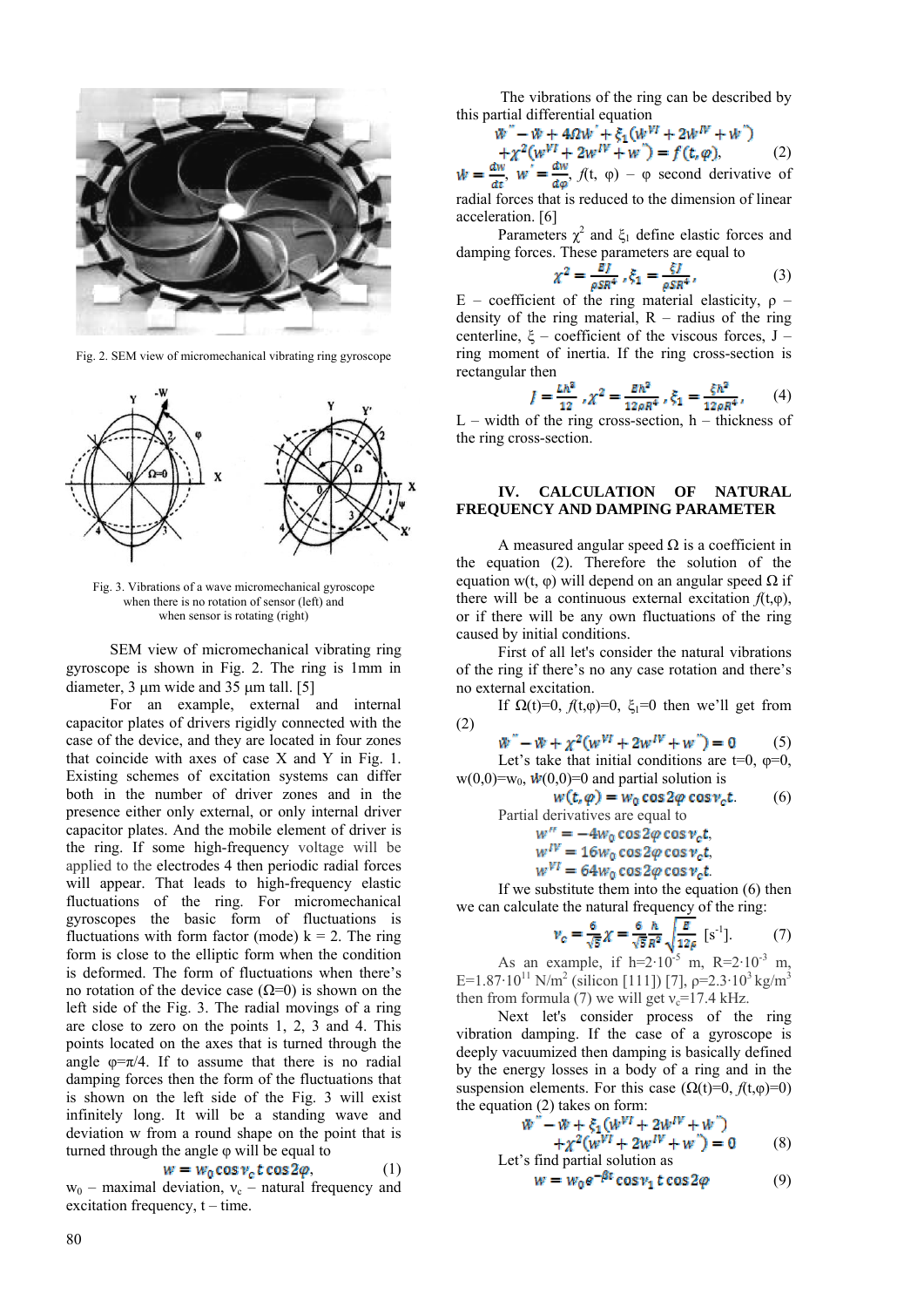$β$  – coefficient of natural vibration damping,  $ν_1$  – natural damping frequency.

If we substitute the solution (9) into the equation (8) and separate vibrating forms then we will get the equations

$$
-5(\beta^2 - \nu_1^2) + 36\xi_1\beta - 36\chi^2 = 0
$$
  
-10\beta + 36\xi\_1 = 0

or β

$$
= \frac{36\xi_1}{10} [s^{-1}],
$$
  

$$
\nu_1 = \sqrt{\frac{26}{s} \chi^2 - \frac{1}{100} (36\xi_1)^2} [s^{-1}]
$$
 (10)

It's very difficult to calculate coefficient  $\xi_1$  so<br>determined experimentally [6]. This it's determined experimentally [6]. This determination is based on the degree of damping definition. Let's connect the parameters  $\beta$  and  $v_1$  with the damping coefficient of the standard oscillatory element  $\delta$  as  $2\delta v_1 = \beta$ .

If we put equations (10) in this formula then we'll get

$$
\xi_1 = \sqrt{\frac{80}{36(1+4\delta^2)}} \delta \chi \, , \nu_1 = \nu_c \sqrt{1-4\delta^2}
$$
\n
$$
\text{or if } 4\delta^2 \ll 1
$$
\n
$$
\xi_1 \cong \sqrt{\frac{80}{36}} \delta \chi \, , \nu_1 \cong \nu_c \tag{11}
$$

Parameter δ can be determined experimentally, and then coefficient  $\xi_1$  will be determined too.

As an example, if  $\delta = 10^{-4}$ -10<sup>-6</sup> m and other ring parameters are determined as it's shown above then  $\xi_1=8.6-0.086$  s<sup>-1</sup>.

### **V. CALCULATION OF EXCITATION SYSTEM**

Solutions (6) and (9) define forms of natural vibrations of a ring when there's no rotation of a sensor case  $(\Omega(t)=0)$  and there's no external excitation  $(f(t, \varphi)=0)$ . If a case will rotate with some angular rate  $Ω(t)$  then a standing wave turns through an angle  $\Psi$  as it's shown in Fig. 3 (right).

As it's shown in [6, 8] it's necessary to distinguish two basic behaviours of wave solid-state gyroscopes. First behaviour is an inertial mode when  $f(t, \varphi) = 0$ . Second behaviour is parametrical excitation of a ring [6] when the voltage of driver's excitation system does not depend on angle  $\varphi$ ; and angle  $\Psi$  is equal to

$$
\Psi(t) = \frac{2}{k^2 + 1} \int \Omega(t) dt \qquad (12)
$$

An angle Ψ(t) defines a precession of ring elastic vibrations. Also an angle  $\Psi(t)$  bears the information about the angular rate integral. The equation (12) defines integrating behaviour of a wave solid-state gyroscope. Its coordinate Ψ(t) bears the information about angular position of the case.

Micromechanical wave solid-state gyroscopes work in an angular rate sensor mode when case rotation angular rate Ω is constant and the angle Ψ possesses the value [6]:

$$
\tan \Psi_0 = \frac{2\Omega}{9\xi_1} \tag{13}
$$

Such behaviour of a gyroscope is provided if there's continuous excitation of a gyroscope when a variable component of excitation  $f(t,\varphi)$  (k=2 for the basic form of fluctuations). Then this component's equal to:

$$
(\mathbf{t}, \varphi) = f_0 \cos \nu t \cos 2\varphi, \qquad (14)
$$

 $f_0$  – amplitude of the radial forces specific density that's created by system of excitation of a gyroscope and that's reduced to the dimension of linear acceleration;  $v$  – frequency of excitation. The value of amplitude  $f_0$  depends on the constructive scheme of electrostatic excitation system of a gyroscope.

In the general case

$$
f(t,\varphi) = \pm \frac{e_0}{2a_0^2 \hbar \varphi} [V^2(\varphi, t)]^n, \qquad (15)
$$

 $d_0$  – capacitive gap between an electrode and a ring;

 $\varepsilon = 8.85 \cdot 10^{-12}$  $\overline{m}$  – an electric constant, a sign depends on external or internal arrangement of electrodes.

As an example, you can see close-up of the capacitive gap in Fig. 4. It's equal to 1.4 μm and tall of the electrode is 60 μm. [4]



Fig. 4. SEM view of the capacitive gap between the electrode and the ring

If there's a uniform distribution of voltage  $V(t, \omega)$  and if there's a basic form of ring vibrations  $(k=2)$  then the voltage's equal to [6]

$$
V(t, \varphi) = V_0 \cos \frac{\theta}{2} t \cos \varphi, \qquad (16)
$$

 $V_0$  – amplitude of an excitation system (with frequency  $v/2$ ).

Let's substitute (16) into (15), then:

$$
f(t,\varphi) = \frac{e_0 v_0^2}{a_0^2 h \varphi} (1 + \cos \nu t) \cos 2\varphi \quad [ms^{-2}] \tag{17}
$$

The variable component match for the formula (14) and it's the basic component which is operating on the frequency close to the natural frequency  $v_c$ . The constant component of excitation (17) just leads to an insignificant constant ring tension along an axis OX.

Consistently considering the radial forces created by the separate electrodes, we receive, that if gyroscope excitation simultaneously consist of all internal and external electrodes and if they're located in zones that're turned about the axe OX and the axe OY through the angle  $\pm$ β<sub>0</sub> then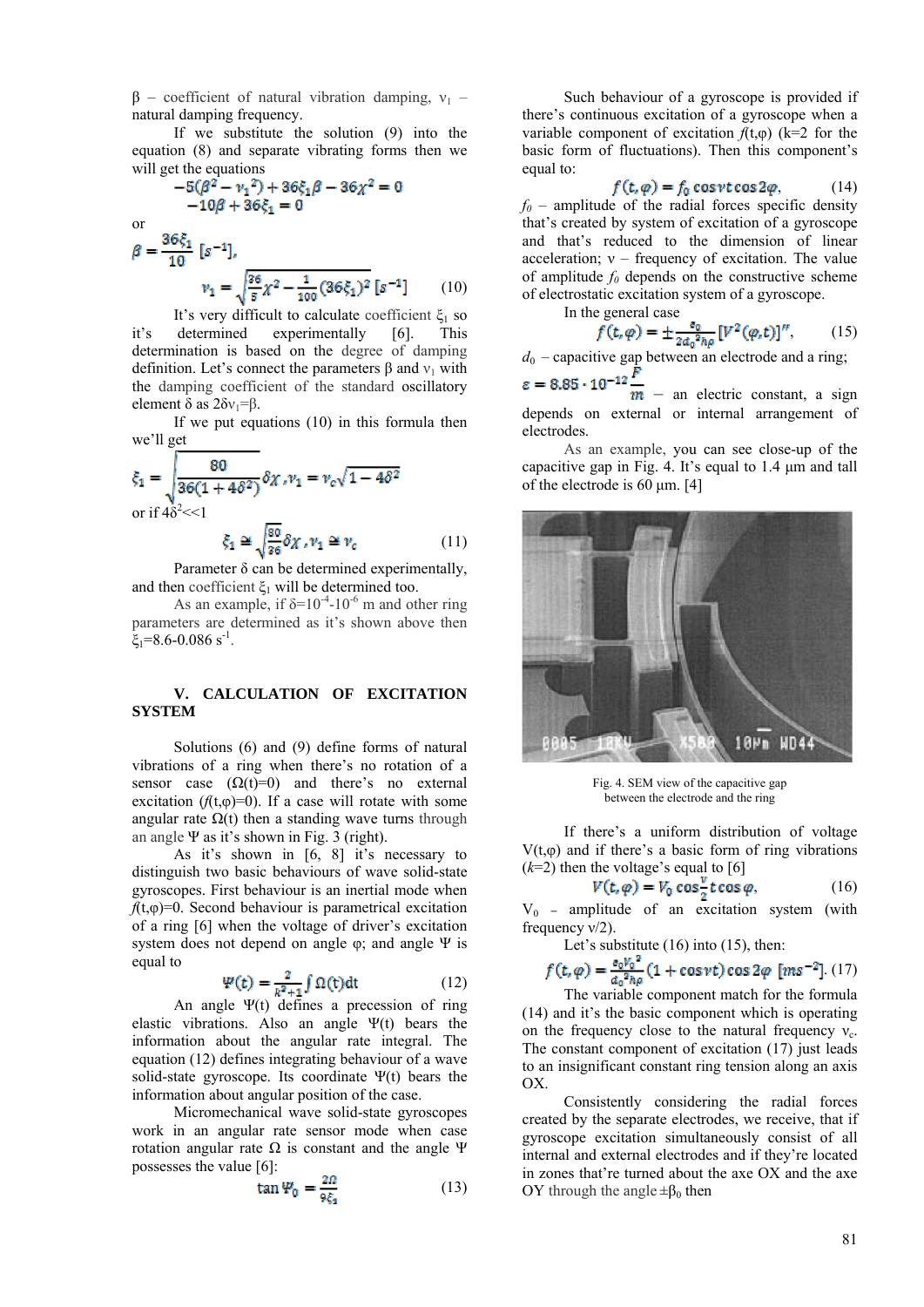$$
f_{4567}(t,\varphi) = \frac{32e_0V_0^2sin^2\beta_0}{\pi^2a_0^2h\varphi}\cos\nu t\cos 2\varphi. \quad (18)
$$

### **VI. EVOLUTION OF RING RESONATOR PRECESSION**

If there's rotation of case  $\Omega(t)$  and there's also excitation of a gyroscope then its evolution is described by the equation (2).

The amplitude of excitation  $f_0$  could be evaluated like (18).

In the general case solution of equation (2) forced component (for the basic form of vibrations k=2) looks like:

## $w(t, \varphi) = (a \cos 2\varphi + b \sin 2\varphi) \cos \nu t +$

 $+(m\cos 2\varphi + n\sin 2\varphi)\sin \nu t$ , (19)

Parameters *a*, *b*, *m*, *n* are time functions. They define evolution of transition from the left to the right form of the ring in Fig. 3. Let us consider steady conditions then parameters *a*, *b*, *m*, *n* will be constant.

Let's calculate partial derivatives of steady conditions and substitute these derivatives in the equation (19). If forms of vibrations will be separated then we'll get this system of the algebraic equations:

$$
(5v2 - 36\chi2)a - 36\xi_1vm + 80v n = f_0,
$$
  
(5v<sup>2</sup> - 36\chi<sup>2</sup>)b - 80v m - 36\xi\_1vn = 0,  
36\xi\_1va - 80vb + (5v<sup>2</sup> - 36\chi<sup>2</sup>)m = 0,  
80v a + 36\xi\_1vb + (5v<sup>2</sup> - 36\chi<sup>2</sup>)n = 0. (20)  
Let cavity tuning is optimal. If we solve

equation system (20) then we will get

$$
a = b = 0, \quad m = \frac{f_0 \cos(1)^2}{(36\xi_1 v)^2 + (80v)^2},
$$
\n
$$
n = -\frac{f_0 80v}{(36\xi_1 v)^2 + (80v)^2}
$$
\n(21)

If we substitute these values of parameters *a*,  *into the solution (19) then:* 

$$
w(t, \varphi) = (m \cos 2\varphi + n \sin 2\varphi) \sin \nu t =
$$
  
=  $D \cos(2\varphi + \Psi) \sin \nu t$ , (22)

where

$$
D = \sqrt{m^2 + n^2} = \frac{f_0}{\sqrt{(36\xi_1 v)^2 + (8\Omega v)^2}}
$$

is full amplitude of vibrations,

$$
\Psi = \arctan\frac{n}{m} = -\arctan\frac{2M}{9\xi_1}
$$

is steady-state rotation angle of an elastic ring vibrations standing wave.

The second special case of the system (20) decision is presence of the natural frequency and resonance frequency detuning, then  $\Delta \neq 0$  and

$$
a = \frac{3f_0 \Delta(2v + \Delta)}{[5\Delta(2v + \Delta)]^2 + (36\xi_1 v)^2},
$$
  
\n
$$
b = n = 0,
$$
  
\n
$$
m = -\frac{36f_0 \xi_1 v}{[5\Delta(2v + \Delta)]^2 + (36\xi_1 v)^2}.
$$

If we substitute these values of parameters *a*, *b*, *m*, *n* into the solution (19) then:

$$
w(t, \varphi) = (a \cos \nu t + m \sin \nu t) \cos 2\varphi == D_1 \sin(\nu t + \Psi_1) \cos 2\varphi, \qquad (23)
$$

where

$$
D_1 = \sqrt{a^2 + m^2} = \frac{f_0}{\sqrt{[5\Delta(2\nu + \Delta)]^2 + (36\xi_1\nu)^2}}
$$
  
is full amplitude of vibrations,  

$$
a = 5\Delta(2\nu + \Delta)
$$

$$
\Psi_1 = \arctan \frac{u}{m} = -\arctan \frac{32(x^2 + 2)}{36\xi_1 v}
$$

is steady-state rotation angle of an elastic ring vibrations standing wave.

Basing upon (23), we can see that if a frequency detuning will grow then full amplitude of ring vibrations decreases. And phase displacement of these vibrations increases by  $\Psi_1$ . It's important to consider this fact when output pickup of the vibrations will be processed.

Output vibrations attenuation because of this detuning  $\Delta$  can be estimated by parameter  $k_l$ 

$$
k_1 = \frac{D(\Omega = 0)}{D_1}.
$$
 (24)

Using formulas  $(22)$ ,  $(23)$ ,  $(24)$  we can get

$$
k_1 = \frac{\sqrt{[5\Delta(2\nu + \Delta)]^2 + (36\xi_1\nu)^2}}{36\xi_1\nu}.
$$

As an example, if  $\Delta=10$  Hz and other ring parameters are determined as it's shown above then  $k_1=203$ . If  $\Delta=1$  Hz then  $k_1=20.3$ . If  $\Delta=1$  Hz and  $\xi_1$ =0.86 then  $k_1$ =2.25.

Thus, these calculations show that if the value of  $\xi_1$  is small (natural vibrations of a ring have a big Q-factor) then it's extremely important to provide a resonant operating mode of a gyroscope with high accuracy. It can be provided by realisation of an autogenerating excitation of a ring resonator.

The solutions (22) and (23) of the equation (19) correspond to the steady-state ring vibrations. It was supposed that parameters  $a, b, m, n$  are constants in the formula (19). Better description of gyroscope dynamics and better description of vibrations evolution of a ring can be obtained if the parameters  $a(t)$ ,  $b(t)$ ,  $m(t)$ ,  $n(t)$  in the equation (2) will be supposed as a time-functions. In this case substituting the particular solution (19) into the equation (2) and dividing vibration forms, we will get the following system of the differential equations:

$$
\frac{da}{dt} = \frac{1}{5} [(5v^2 - 36\chi^2)a - 36\xi_1a - 8ab - 36\xi_1vm - 10v\eta + 80v\eta - f_0],
$$
  
\n
$$
\frac{db}{dt} = \frac{1}{5} [-80a + (5v^2 - 36\chi^2)b - 36\xi_1b - 36v\eta - 36\zeta_1v\eta - 10v\eta],
$$
  
\n
$$
\frac{d\eta}{dt} = \frac{1}{5} [36\xi_1va + 10v\eta - 80v\eta + 36v\eta - 36v\eta - 36v\eta + 16v\eta - 36v\eta + 16v\eta + 16v\eta + 16v\eta + 16v\eta + 16v\eta + 16v\eta + 16v\eta + 16v\eta + 16v\eta + 16v\eta + 16v\eta + 16v\eta + 16v\eta + 16v\eta + 16v\eta + 16v\eta + 16v\eta + 16v\eta + 16v\eta + 16v\eta + 16v\eta + 16v\eta + 16v\eta + 16v\eta + 16v\eta + 16v\eta + 16v\eta + 16v\eta + 16v\eta + 16v\eta + 16v\eta + 16v\eta + 16v\eta + 16v\eta + 16v\eta + 16v\eta + 16v\eta + 16v\eta + 16v\eta + 16v\eta + 16v\eta + 16v\eta + 16v\eta + 16v\eta + 16v\eta + 16v\eta + 16v\eta + 16v\eta + 16v\eta + 16v\eta + 16v\eta + 16v\eta + 16v\eta + 16v\eta + 16v\eta + 16v\eta + 16v\eta + 16v\eta + 16v\eta + 16v\eta + 16v\eta + 16v\eta + 16v\eta + 16v\eta + 16v\eta + 16v\eta + 16v\eta + 16v\eta + 16v\eta + 16v\eta + 16v\eta + 16v\eta + 16v\eta + 16v\eta + 16v\
$$

The equations (19), (25) give the full description of micromechanical solid-state wave gyroscope dynamics with the item excitation that's working in angular speed sensor mode and with positioning excitation. Because of complexity of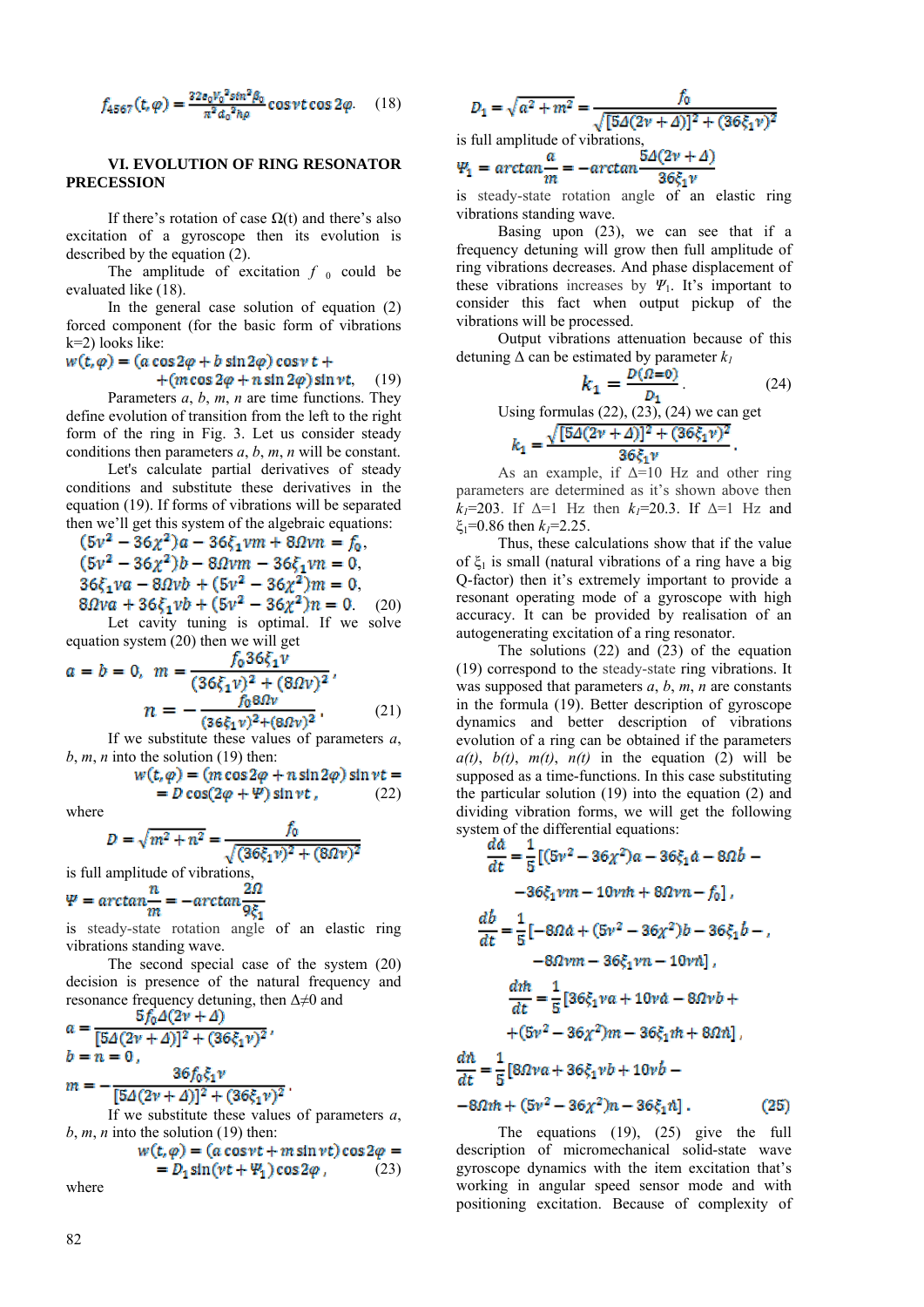system (25) author of this paper recommend to research dynamics using a method of numerical integration.

#### **VII. RESULTS OF MODELLING**

The model of vibrating ring gyroscope was based on the equations which are described above. System transient was considerer by the instrumentality of this model using programming software Simulink.

Here's the list of parameters that is used for the modeling:

$$
h = 2 \cdot 10^{-5} m, \quad R = 2 \cdot 10^{-3} m,
$$
  
\n
$$
E = 1.87 \cdot 10^{11} \frac{N}{m^2}, \quad \Omega = 22 \text{ }^{\circ}/s,
$$
  
\n
$$
\xi_0 = 8.85 \cdot 10^{-12} \text{ }^{\circ}/s, \quad \beta_0 = 6 \text{ }^{\circ}/s,
$$
  
\n
$$
V_0 = 1.6 V, \quad d_0 = 10^{-5} m.
$$

Parameters *m (t)* and *n (t)* transients are shown in fig. 5 and fig. 6. Parameter *m (t)* defines change amplitude of ring vibrations in time at a zone of excitation electrodes, and *n (t)* defines change amplitude of ring vibrations in time at a zone of capacitor position detector electrodes.







Fig. 6. *n* (t) transient

Evolution of the elliptic vibrations form for several moments of time is shown in fig. 7. Real radial displacements of the elliptic vibrations are increased in 10 times for obviousness.

If parameter  $\xi = 0.060696$  (it corresponds to the high Q-factor  $D=5.10^5$ ), then an output signal of a gyroscope is in a zone of the high nonlinearity. A nonlinearity parameter is equal to

$$
\Delta_{L} = 1 - \frac{(36\xi_{1})^{2}}{(36\xi_{1})^{2} + 8a^{2}} = 0.65, \qquad (26)
$$

Let's notice that a reduction of parameter  $ξ_1$ quickly enough moves measurement to a linear zone. So, if  $\xi_1=0.60696$  then  $\Delta_0=0.019$  (1.9 %), and if  $\xi_1=0.0696$  then  $\Delta_\text{n}=0.00019$  (0.019 %). The ξ<sub>1</sub>-Δ<sub>L</sub> relation is shown in fig. 8.



Fig. 7. Evolution of the elliptic vibrations form



Besides, a small value of the parameter  $\xi_1$ leads to the big duration of *n(t)* transient which makes 30 s according to fig. 6. However, if the parameter  $\xi_1$  is small then the steady-state value of amplitude *n* of ring vibrations at a zone of capacitor position detector electrodes. It's rather big and makes  $n = 1.65 \cdot 10^{-6}$  m (16498 Å).  $\xi_1$  – steady-state value of amplitude relation is shown in fig. 9. Also a small value of  $\xi_1$  leads to essential increase of gyroscope time of availability for measurements.  $\xi_1$  – duration of transient relation is shown in fig. 10.

So, the results of modelling show that the essential increase in parameter  $\xi_1$  is required for